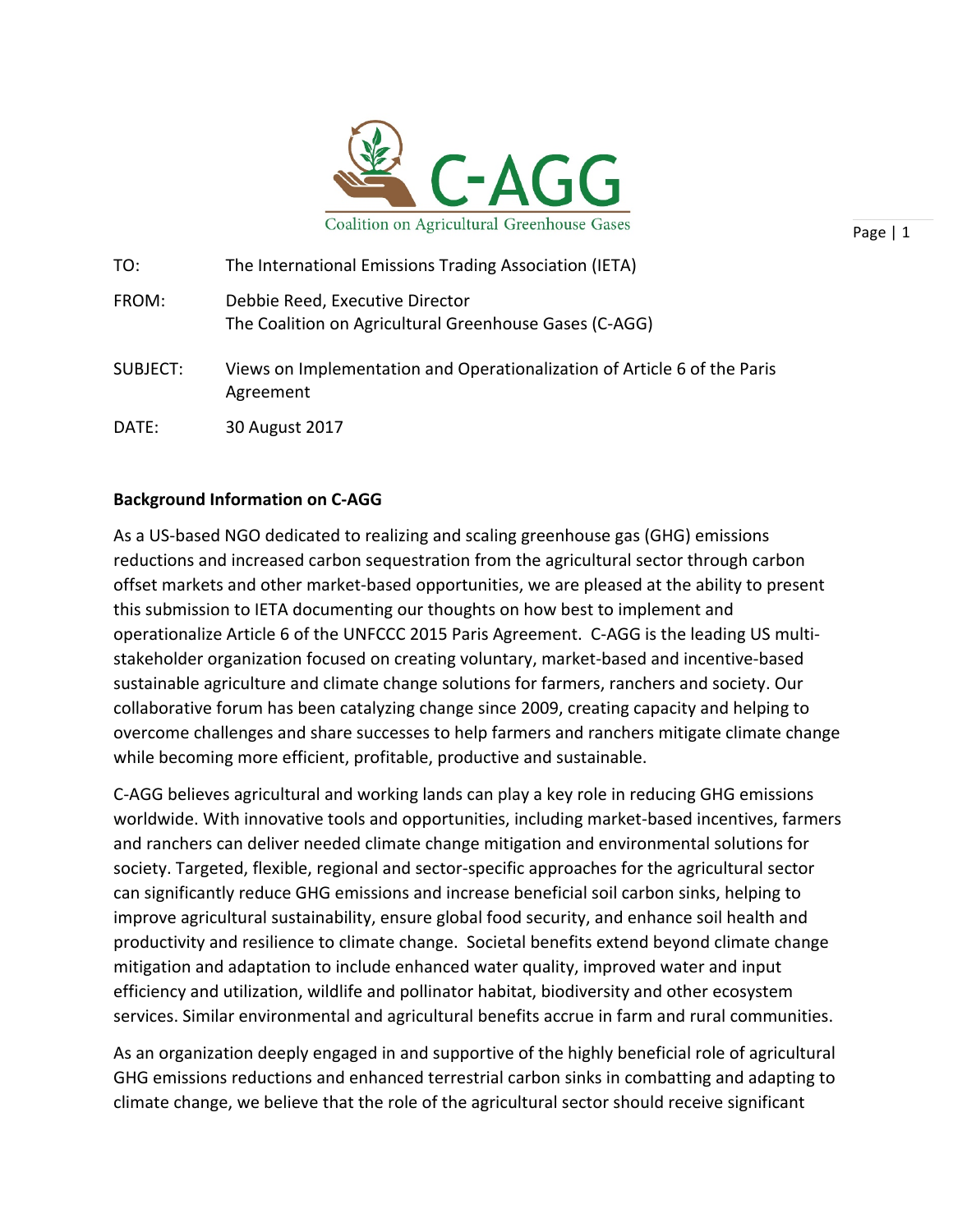attention by Parties. A dedicated effort to share and scale highly efficient GHG reducing or increased sequestration practices and approaches can promote increased agricultural GHG efficiency, productivity and adaptation globally, enhancing resilience to the impacts of climate change, and improving sustainable development and food security in the process.

Agricultural mitigation and adaptation approaches deserve much-needed financial and capacity <sup>Page</sup> | 2 building support to promote knowledge-sharing and necessary research investments to help achieve beneficial impacts at scale. Agricultural production varies significantly by country and region, and the need to embrace and respect the many forms of agricultural production and operations and to instill greater resilience into agricultural operations is a global imperative to ensure food security and sustainable development. Many features of Article 6 of the Paris Agreement can lend themselves to achieving these goals.

# **C-AGG Views on Article 6 Implementation and Operationalization**

# **Article 6: Overarching Issues**

Article 6 of the Paris Agreement establishes opportunities for Parties to cooperate voluntarily to increase climate mitigation activities and to promote sustainable development and environmental integrity. It also establishes a mechanism to allow parties to transfer mitigation outcomes to help meet nationally determined contributions (NDCs), stating that robust accounting and the avoidance of double counting shall be applied.

C-AGG supports a process that will support the development of harmonized carbon pricing systems and the transfer of carbon unit-based mitigation activities which promote costeffective emissions reductions opportunities. We believe that the development of a robust, transparent, common international accounting system that can establish and track a global GHG emissions inventory is the most likely means to ensure environmental integrity of the Paris Agreement. Such a system should ultimately link to all country's NDCs, and support and enable the transfer and use of internationally transferred mitigation outcomes (ITMOs) as desired by countries. 

A centralized accounting and communication system based on the concept of carbon unit exchange that utilizes a blockchain technology can help to ensure the environmental integrity of the Paris Agreement, prevent potential double counting of ITMOs or mitigation measures, and enable helpful cooperation between countries.

We agree with many economists that market-based approaches can help to scale emissions reductions and increased sequestration in the most cost-effective and efficient manner. Bilateral or multilateral agreements involving the transfer of mitigation outcomes that may arise from the Paris Agreement can be consistently tracked and instantaneously accounted for in the proposed system. The High-Level Advisory Group on Climate Change Financing reported in 2010 that an international carbon price of USD 20-25 in developed countries could leverage developing country investments and mitigation opportunities and help drive up to USD 100-200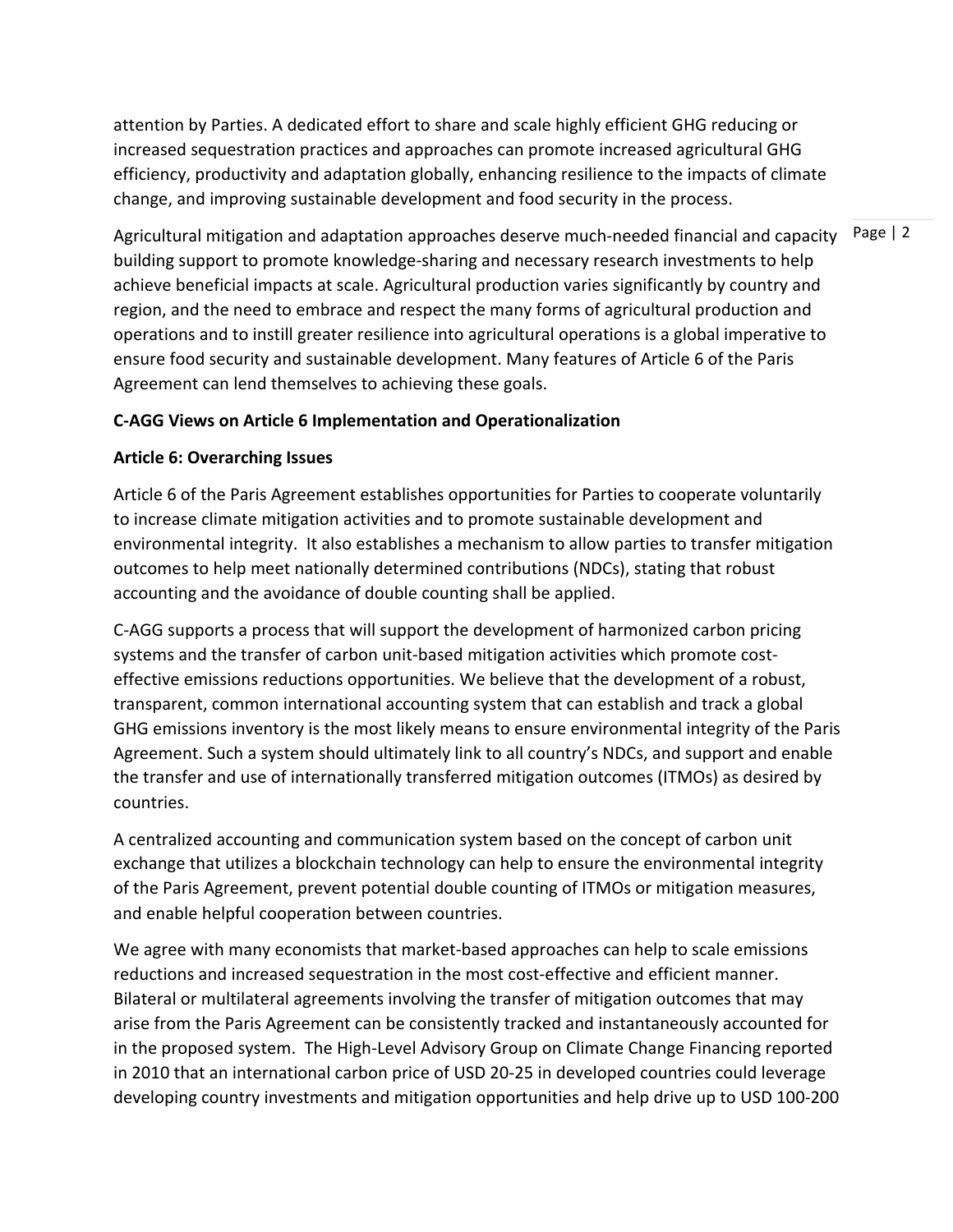billion in private investments.<sup>1</sup> Market-based approaches can thus benefit all countries and help achieve significant GHG mitigation opportunities in a flexible but cost-efficient manner while also meeting sustainable development goals.

NDCs currently span a range of approaches that do not all lend themselves to participation in a common accounting system; to achieve the goals of the Paris Agreement all countries should strive over time to adapt their NDCs to support and participate in a harmonized system, ideally expanding to economy-wide approaches. The process to establish a central harmonized accounting system should support increased capacity-building and knowledge transfer to help all countries achieve the necessary progress to reach this goal.

We also support a focus on agricultural GHG mitigation opportunities within these approaches, in the form of market-based or ITMO-based approaches as well as non-market mechanisms.

# Article 6.2 – Internationally Traded Mitigation Options (ITMOs)

By providing an opportunity for countries to cooperate in GHG mitigation approaches that can be used to help meet NDCs and that simultaneously promote sustainable development and environmental integrity and transparency, Article 6.2 provides welcome flexibility to countries. To meet the environmental integrity and transparency requirements, a robust and centralized or centrally-linked GHG accounting system is needed to ensure GHG emissions reductions are not double-counted and that continual progress is achieved across countries and globally. Particularly given the variable nature of country's NDCs, a system that provides a common and harmonized approach to tracking ITMO's and NDCs and that can also be linked to a global inventory is needed to guide countries towards a transparent, effective global effort. Transfers of mitigation outcomes from outside a host country's NDC will require specific documentation and corresponding adjustments to both Parties or country's NDCs to prevent double counting and ensure the environmental integrity of the agreement.

C-AGG believes common  $CO<sub>2</sub>e$  metrics reported in tons should be utilized. Optimally, annual reporting of ITMOs and inventories will help to track and assess progress in reducing GHG emissions. For ease of use, a menu of accepted (but flexible) collaborative approaches towards meeting Article 6.2 opportunities should be developed and continuously updated for Parties, both to track relevant activities and to attract additional collaborators or stimulate similar actions among other Parties. The menu can highlight successful approaches for achieving Article 6.2 opportunities using commonly accepted criteria, but should remain flexible enough to allow for geographic, regional and sectoral differences in mitigation approaches.

C-AGG believes agricultural and working land-based GHG mitigation opportunities would lend themselves to ITMO-based approaches; the Paris Agreement supports cooperative approaches that include all sectors, and that include carbon sink removals.

 

Page  $| 3$ 

 $^1$  Report of the Secretary-General's High-Level Advisory Group on Climate Change Financing (5 November 2010).